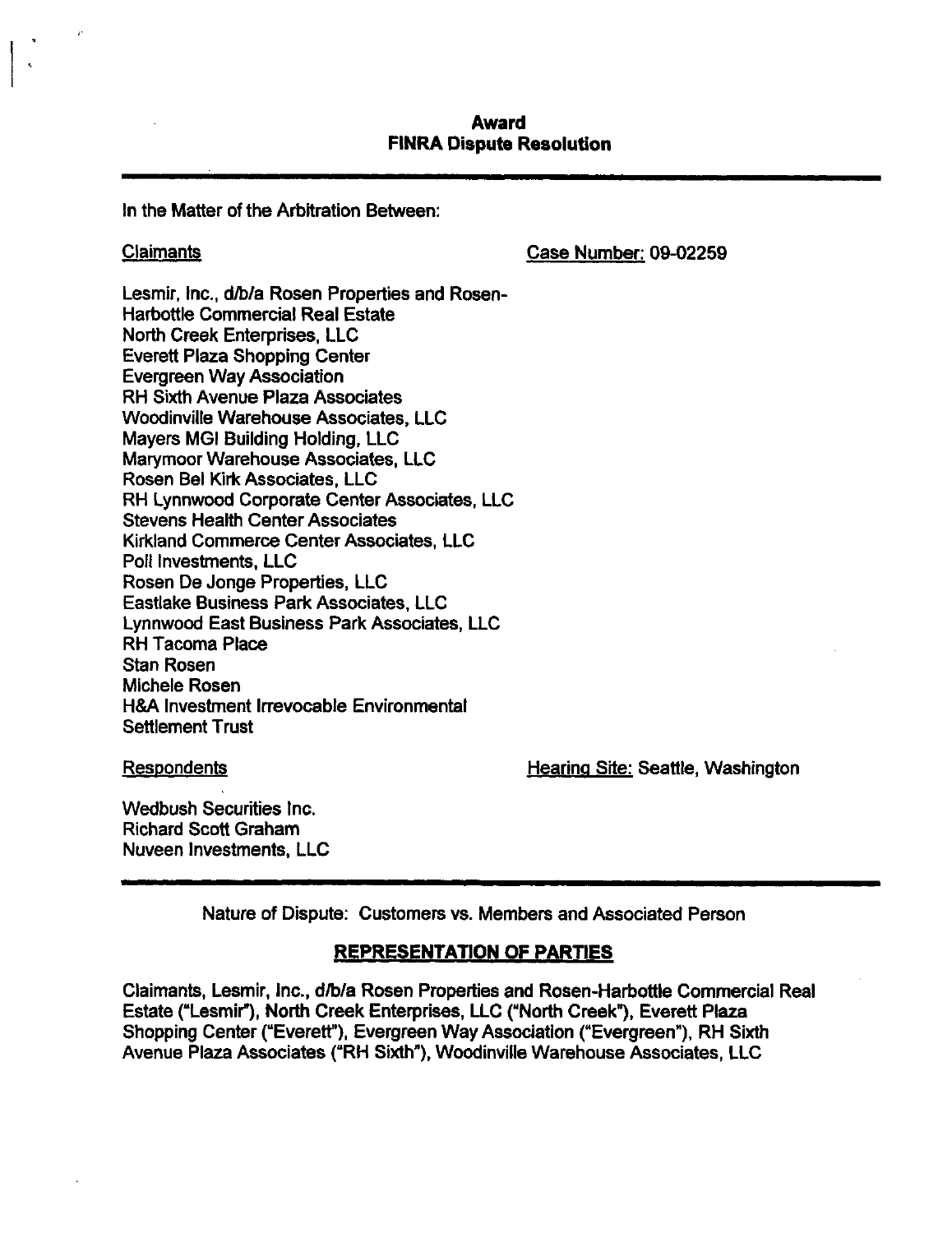FINRA Dispute Resolution Arbitration No. 09-02259 Award Page 2 of 9

("Woodinville"), Mayers MGI Building Holding, LLC ("Mayers"), Marymoor Warehouse Associates, LLC ("Marymoor"), Rosen Bel Kirk Associates, LLC ("Rosen Bel"), RH Lynnwood Corporate Center Associates, LLC ("RH Lynnwood"), Stevens Health Center Associates ("Stevens Health"), Kirkland Commerce Center Associates, LLC ("Kirkland"), Poll Investments. LLC ("Poll"), Rosen De Jonge Properties, LLC ("Rosen De Jonge"), Eastiake Business Park Associates, LLC ("Eastiake"), Lynnwood East Business Park Associates, LLC ("Lynnwood East"), RH Tacoma Place ("RH Tacoma"), Stan Rosen, Michele Rosen, and H&A Irrevocable Environmental Settlement Trust ("H&A"), hereinafter collectively referred to as "Claimants": Steven Williams, Esq., Cotchett, Pitre & McCarthy, Burlingame, California.

Respondents, Wedbush Securities Inc. ("Wedbush") and Richard Scott Graham ("Graham"): John W. Stenson, Esq., Wedbush Morgan Securities Inc., Los Angeles, California.

Respondent, Nuveen Investments, LLC ("Nuveen"): Jeffrey S. Eberhard, Esq., Jenner & Block, LLP, Chicago, Illinois.

#### **CASE INFORMATION**

Statement of Claim filed on or about: April 22, 2009

Amended Statement of Claim filed on or about: October 12, 2009

Claimant Lesmir signed the Submission Agreement: April 20, 2009

Claimant North Creek signed the Submission Agreement: April 20, 2009

Claimant Everett signed the Submission Agreement: April 20, 2009

Claimant Evergreen signed the Submission Agreement: April 20, 2009

Ciaimant RH Sixth signed the Submission Agreement: April 20, 2009

Claimant Woodinville signed the Submission Agreement: April 20, 2009

Ciaimant Mayers signed the Submission Agreement: April 20. 2009

Claimant Marymoor signed the Submission Agreement: April 20, 2009

Claimant Rosen Bel signed the Submission Agreement: April 20, 2009

Claimant RH Lynnwood signed the Submission Agreement: April 20, 2009

Claimant Stevens Health signed the Submission Agreement: April 20, 2009

Claimant Kirkland signed the Submission Agreement: April 20, 2009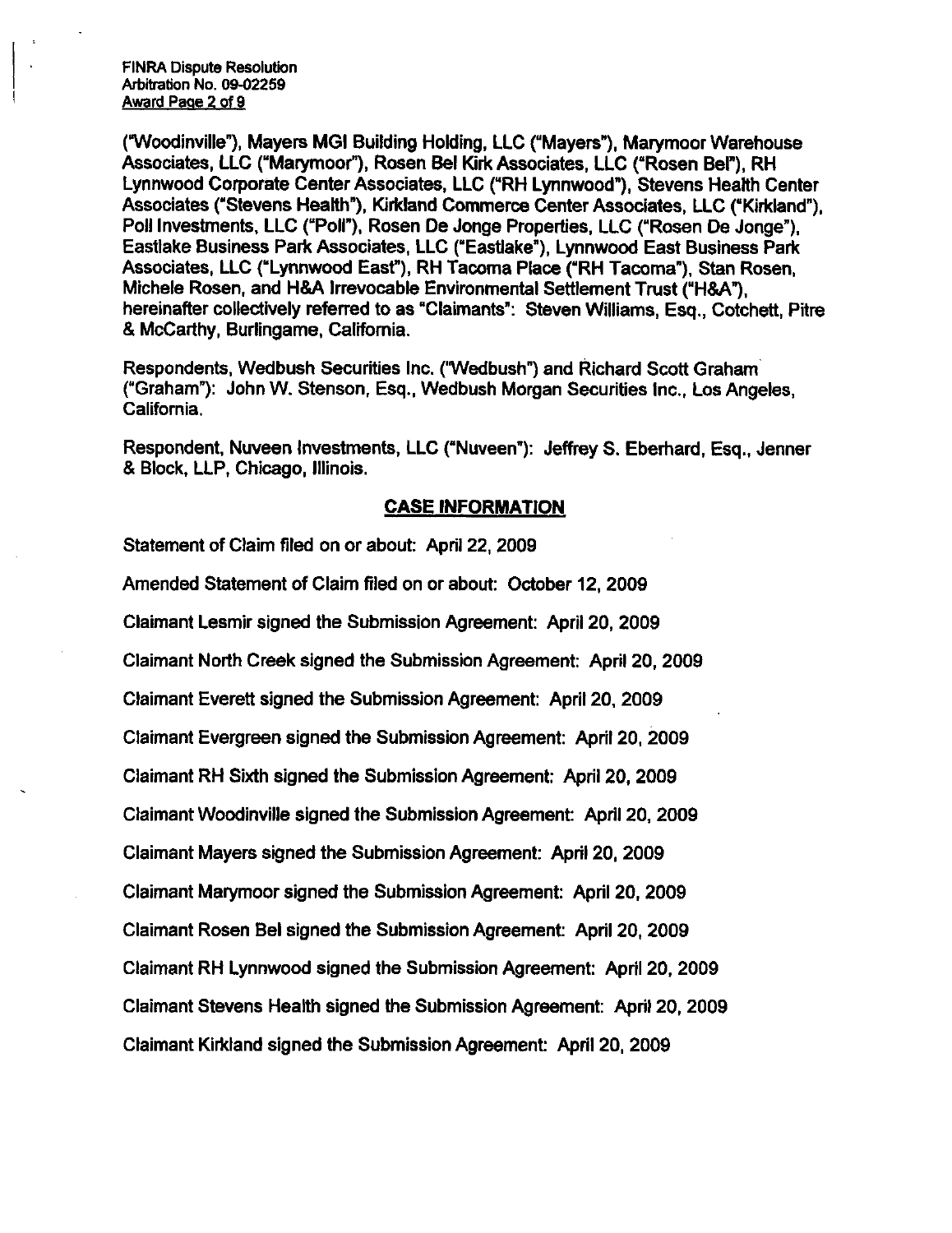#### FINRA Dispute Resolution Arbitration No. 09-02259 Award Page 3 of 9

Claimant Poll signed the Submission Agreement: April 20, 2009

Claimant Rosen De Jonge signed the Submission Agreement: April 20. 2009

Claimant Eastiake signed the Submission Agreement: April 20, 2009

Claimant Lynnwood East signed the Submission Agreement: April 20, 2009

Claimant RH Tacoma signed the Submission Agreement: April 20, 2009

Claimant Stan Rosen signed the Submission Agreement: April 20, 2009

Claimant Michele Rosen signed the Submission Agreement: April 20, 2009

Claimant H&A signed the Submission Agreement: October 15, 2010

Statement of Answer filed by Respondents Wedbush and Graham on or about: July 13, 2009

Statement of Answer filed by Respondent Nuveen on or about: July 1, 2009

Respondent Wedbush signed the Submission Agreement: July 13,2009

Respondent Graham signed the Submission Agreement: August 2, 2009

Respondent Nuveen signed the Submission Agreement: June 26, 2009

#### **CASE SUMMARY**

Claimants asserted the following causes of action in their Statements of Claim: 1) fraud and deceit; 2) breach of fiduciary duty; 3) negligent misrepresentation; 4) negligence; 5) violation of RCS  $\S$ § 21.20.010, 21.20.430 - Washington Blue Sky Laws; 6) violation of §10(b) of the Securities Exchange Act; 7) conversion; 8) constructive fraud; 9) suitability; and 10) rescission. The causes of action relate to an investment in the Nuveen closed-end auction rate securities municipal funds.

Unless specifically admitted in their Answer, Respondents Wedbush and Graham denied the allegations made in the Statement of Claim and asserted various affinnative defenses.

Unless specifically admitted in its Answer, Respondent Nuveen denied the allegations made in the Statement of Claim and asserted various affirmative defenses.

## **RELIEF REQUESTED**

In the Statements of Claim, Claimants requested:

- 1. Compensatory and general damages according to proof;
- 2. Special damages according to proof;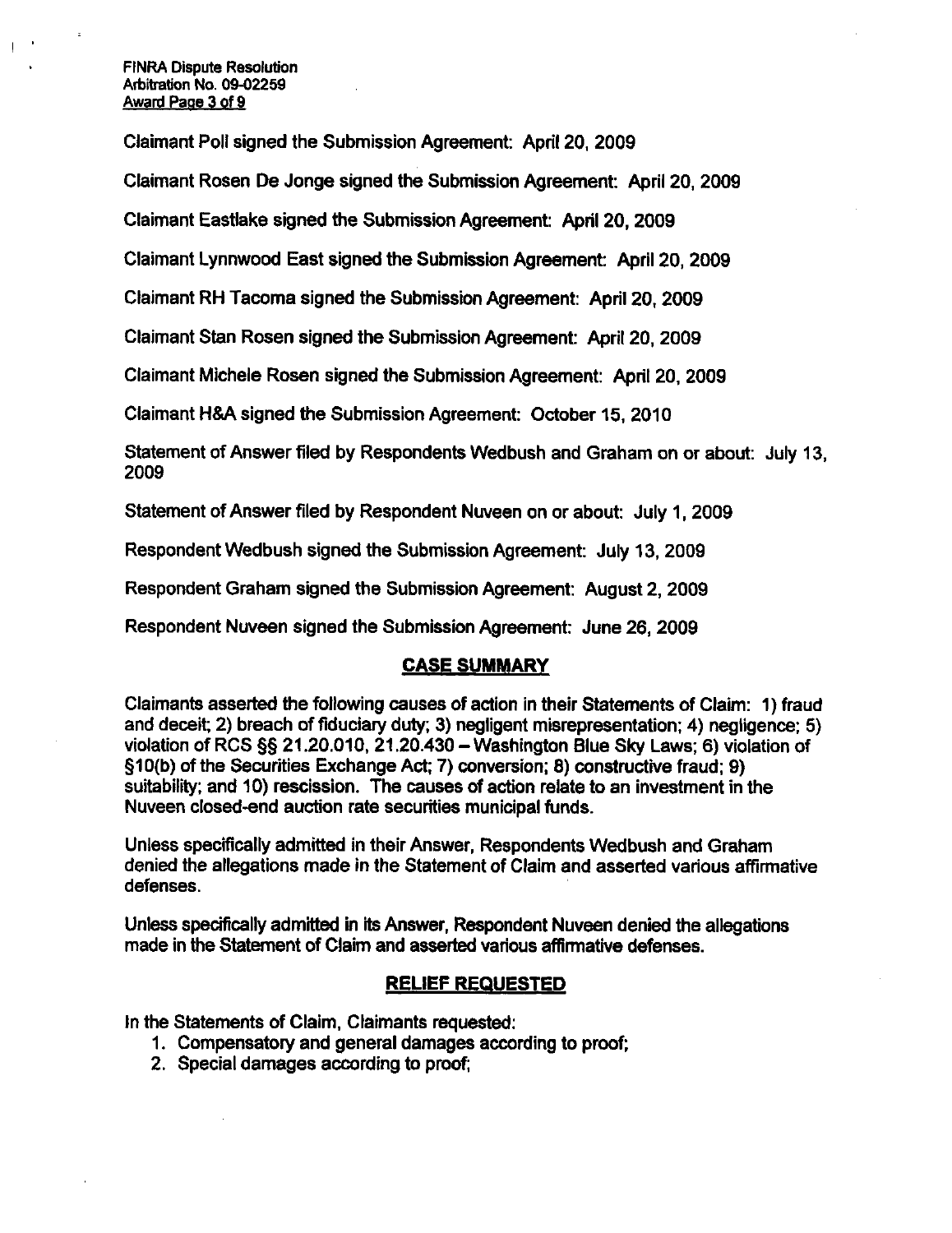- 3. Prejudgment interest at the maximum legal rate;
- 4. Punitive and exemplary damages according to proof;
- 5. Costs of the proceeding herein;
- 6. Reasonable attorneys' fees;
- 7. Rescission; and
- 8. All such other and further relief as the Panel deems just and proper.

Respondents Wedbush and Graham requested:

- 1. Claimants take nothing by reason of their Statement of Claim;
- 2. An award be entered in favor of Respondents Wedbush and Graham;
- 3. The Panel, pursuant to FINRA Conduct Rule 2130, order the expungement of all reference to this matter from Respondent Graham's registration records maintained by the FINRA Central Registration Depository; and
- 4. Such other and further relief as the Panel deems appropriate.

Respondent Nuveen requested that any relief from Nuveen as prayed for in the Statement of Claim be denied.

# **OTHER ISSUES CONSIDERED AND DECIDED**

The Arbitrators acknowledge that they have each read the pleadings and other materials filed by the parties.

On or about November 9, 2009, the Panel granted Claimants' motion to amend their Statement of Claim dismissing Claimant Poll Investments, LLC from this action with prejudice and adding H&A Irrevocable Environmental Settlement Trust as a claimant to this action.

On or about May 27,2010, Claimants dismissed Respondent Nuveen from this action without prejudice. On or about June 15, 2010, Respondent Nuveen notified FINRA Dispute Resolution that it consented to its dismissal without prejudice.

At the hearing. Claimants made a motion to add three claimants. The Panel denied Claimants' motion.

The parties have agreed that the Award in this matter may be executed in counterpart copies or that a handwritten, signed Award may be entered.

# **AWARD**

After considering the pleadings, the testimony and evidence presented at the hearing, the Panel has decided in full and final resolution of the issues submitted for detemnination as follows:

1. Respondents Wedbush and Graham shall purchase from Claimant Evergreen, at par, \$350,000.00 of Nuveen Auction Rate Preferred Shares currently held in Claimant's Wedbush Securities account. Respondents Wedbush and Graham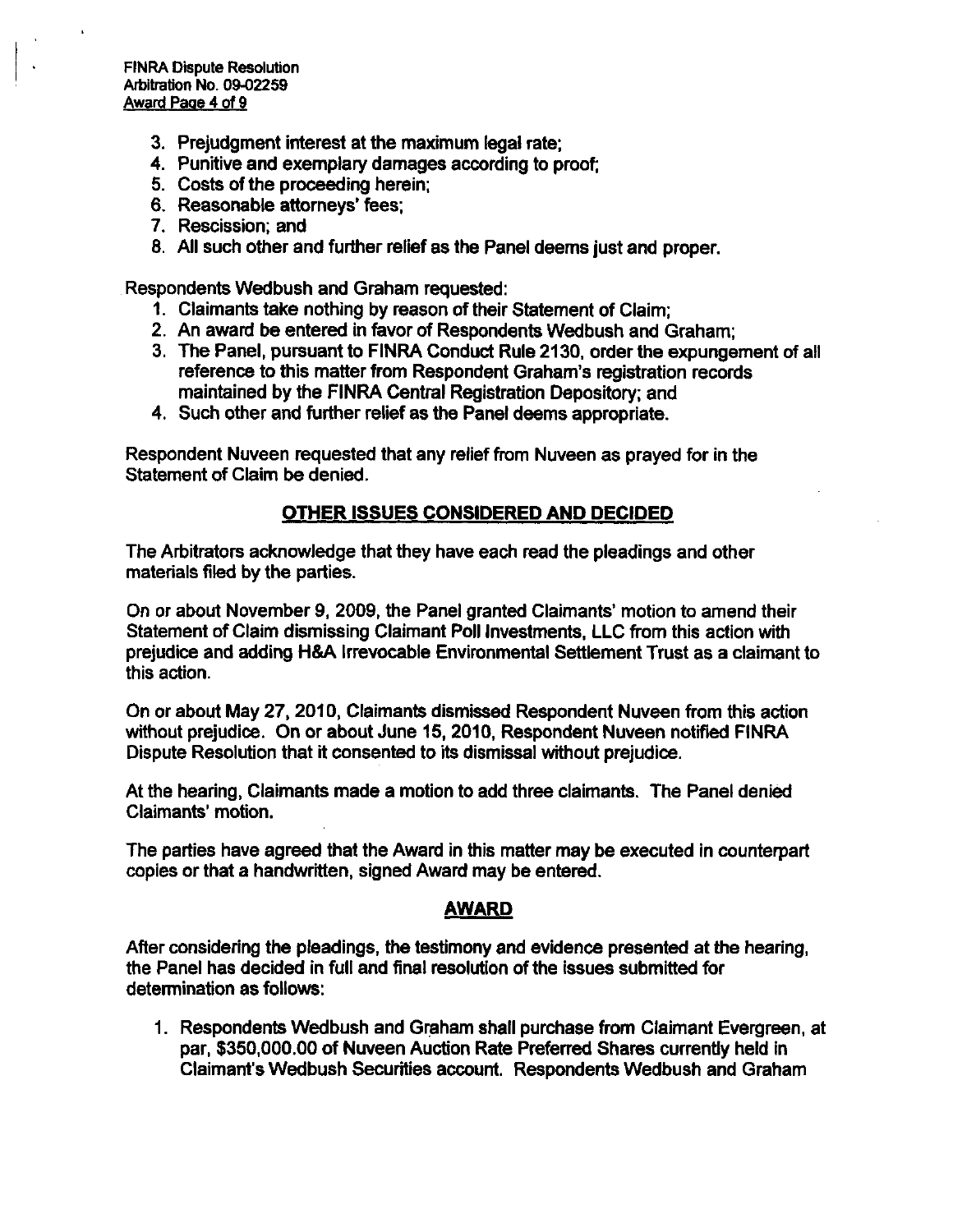**shall also pay said Claimant \$28,976.61 in costs, expert witness fees, accounting fees, and attorneys' fees pursuant to the Washington Securities Act.** 

- **2. Respondents Wedbush and Graham shall purchase from Claimant Kiridand, at par, \$125,000.00 of Nuveen Auction Rate Preferred Shares currently held in**  Claimant's Wedbush Securities account. Respondents Wedbush and Graham **shall also pay said Claimant \$10,325.99 in costs, expert witness fees, accounting fees, and attorneys' fees pursuant to the Washington Securities Act.**
- **3. Respondents Wedbush and Graham shall purchase from Claimant Lynnwood East, at par, \$50,000.00 of Nuveen Auction Rate Preferred Shares currently held in Claimanf s Wedbush Securities account. Respondents Wedbush and Graham shall also pay said Claimant \$4,106.89 in costs, expert witness fees, accounting fees, and attorneys' fees pursuant to the Washington Securities Act**
- **4. Respondents Wedbush and Graham shall purchase from Claimant Marymoor, at par. \$50,000.00 of Nuveen Auction Rate Preferred Shares currently held in Claimant's Wedbush Securities account. Respondents Wedbush and Graham will also pay said Claimant \$4,378.77 in costs, expert witness fees, accounting fees, and attorneys' fees pursuant to the Washington Securities Act**
- **5. Respondents Wedbush and Graham shall purchase from Claimant Mayers, at par, \$200,000.00 of Nuveen Auction Rate Preferred Shares currently held in Claimant's Wedbush Securities account. Respondents Wedbush and Graham shall also pay said Claimant \$19,309.86 in costs, expert witness fees, accounting fees, and attorneys' fees pursuant to the Washington Securities Act**
- **6. Respondents Wedbush and Graham shall purchase from Claimant North Creek, at par, \$50,000.00 of Nuveen Auction Rate Preferred Shares currently held in Claimant's Wedbush Securities account. Respondents Wedbush and Graham shall also pay said Claimant \$4,106.89 in costs, expert witness fees, accounting fees, and attorneys' fees pursuant to the Washington Securities Act**
- **7. Respondents Wedbush and Graham shall purchase from Claimant Everett, at par, \$175,000.00 of Nuveen Auction Rate Preferred Shares currently held in Claimant's Wedbush Securities account. Respondents Wedbush and Graham shall also pay said Claimant \$14,432.88 in costs, expert witness fees, accounting fees, and attorneys' fees pursuant to the Washington Securities Act**
- **8. Respondents Wedbush and Graham shall purchase from Claimant Rosen de Jonge, at par, \$25,000.00 of Nuveen Auction Rate Preferred Shares currently held in Claimant's Wedbush Securities account. Respondents Wedbush and Graham shall also pay said Claimant \$2,185.90 in, expert witness fees, accounting fees, costs and attorneys' fees pursuant to the Washington Securities Act**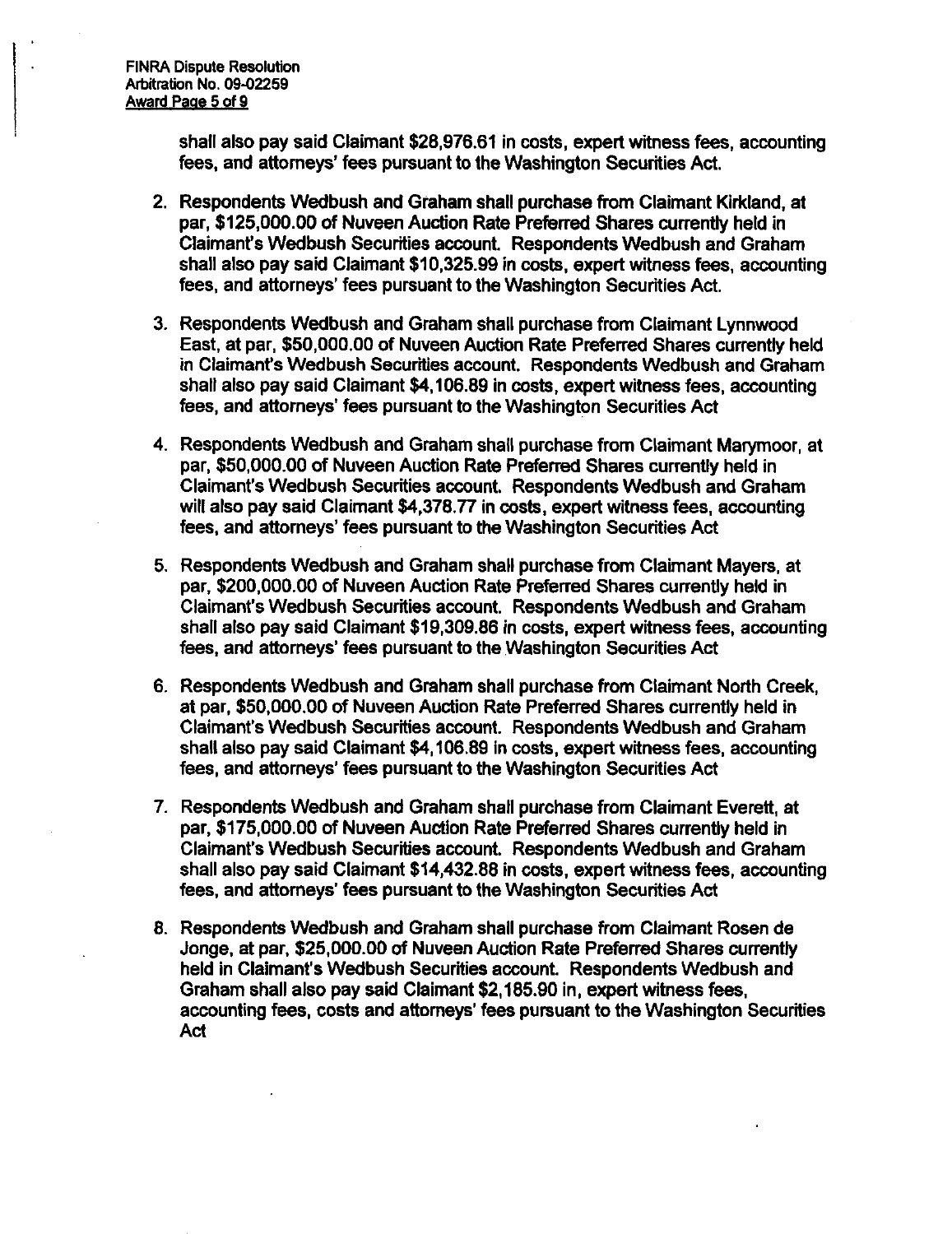- **9. Respondents Wedbush and Graham shall purchase from Claimant RH Lynnwood, at par, \$325,000.00 of Nuveen Auction Rate Preferred Shares currently held in Claimant's Wedbush Securities account. Respondents Wedbush and Graham shall also pay said Claimant \$28,114.68 in costs, expert witness fees, accounting fees, and attorneys' fees pursuant to the Washington Securities Act**
- **10. Respondents Wedbush and Graham shall purchase from Claimant Rosen Bel, at par, \$175,000.00 of Nuveen Auction Rate Preferred Shares currently held in Claimant's Wedbush Securities account. Respondents Wedbush and Graham shall also pay said Ciaimant \$14,376.86 in costs, expert witness fees, accounting fees,and attorneys' fees pursuant to the Washington Securities Act.**
- **11. Respondents Wedbush and Graham shall purchase from Claimant Stevens Health, at par, \$75,000.00 of Nuveen Auction Rate Preferred Shares currently held in Claimant's Wedbush Securities account. Respondents Wedbush and Graham shall also pay said Claimant \$6,842.19 in costs, expert witness fees, accounting fees, and attorneys' fees pursuant to the Washington Securities Act**
- **12. Respondents Wedbush and Graham shall purchase from Claimant RH Tacoma, at par, \$175,000.00 of Nuveen Auction Rate Preferred Shares currently held in Claimant's Wedbush Securities account Respondents Wedbush and Graham shall also pay said Claimant \$18,951.46 in costs, expert witness fees, accounting fees, and attomeys' fees pursuant to the Washington Securities Act**
- **13. Respondents Wedbush and Graham shall purchase from Claimant Woodinville. at par. \$75,000.00 of Nuveen Auction Rate Preferred Shares currently held in Claimant's Wedbush Securities account. Respondents Wedbush and Graham shall also pay said Claimant \$6,221.84 in costs, expert witness fees, accounting fees, and attorneys' fees pursuant to the Washington Securities Act**
- **14. Respondents Wedbush and Graham shall purchase from Claimant H&A, at par, \$175,000.00 of Nuveen Auction Rate Preferred Shares currently held in Claimant's Wedbush Securities account. Respondents Wedbush and Graham shall also pay said Claimant \$14,686.82 in costs, expert witness fees, accounting fees, and attorneys' fees pursuant to the Washington Securities Act**
- **15. Respondents Wedbush and Graham shall purchase from Claimant Stan Rosen, at par, \$800,000.00 of Nuveen Auction Rate Preferred Shares currently held in Claimant's Wedbush Securities account. Respondents Wedbush and Graham shall also pay said Claimant \$68,847.50 in costs, expert witness fees, accounting fees, and attorneys' fees pursuant to the Washington Securities Act**
- **16. The claims of Claimant Eastiake, RH Sixth, Michelle Rosen, and Lesmir are denied.**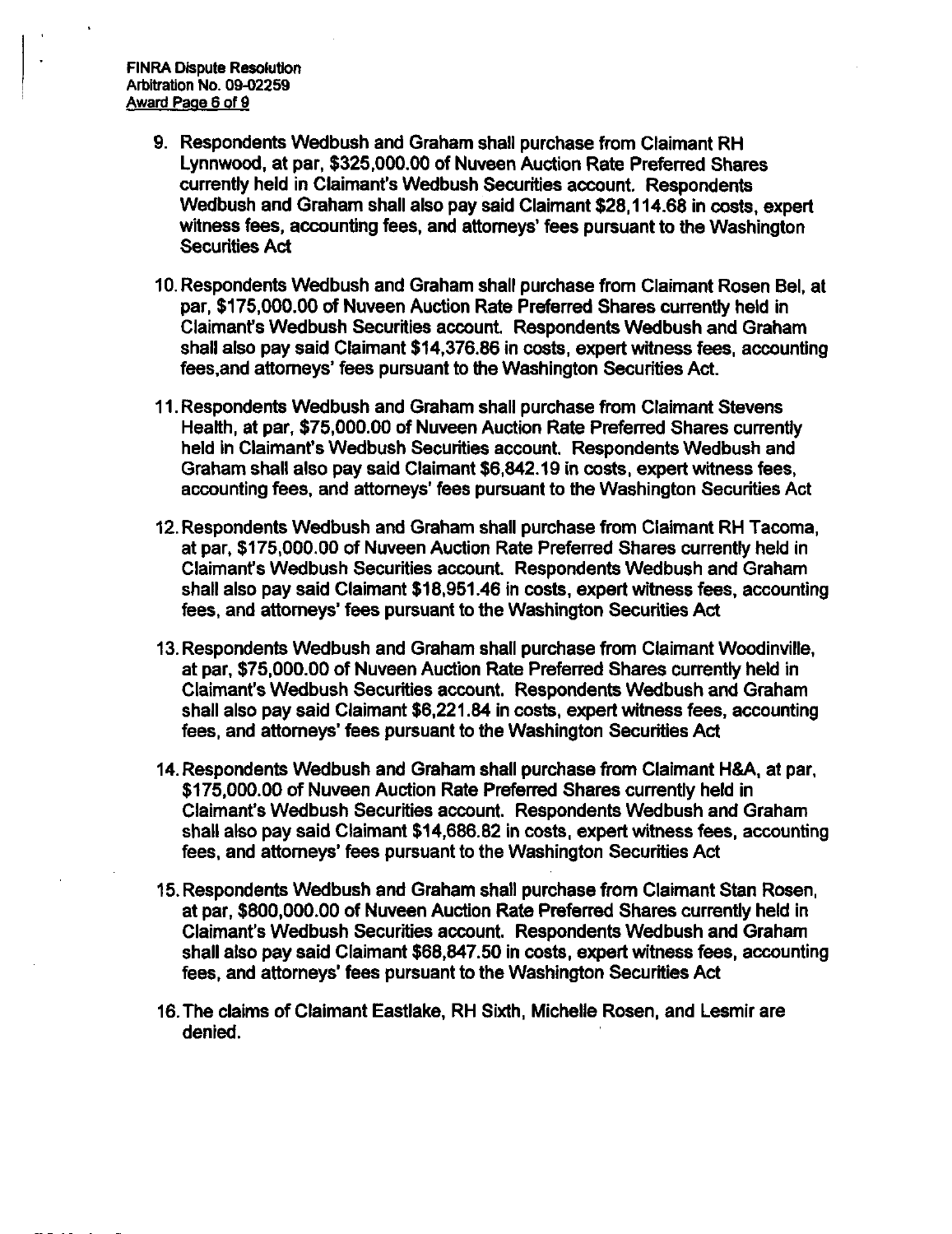- 17. Interest paid on the Nuveen Auction Rate Preferred Shares shall belong to the respective Claimants until full payment to said Claimant for the Nuveen Auction Rate Preferred Shares in the account.
- 18. Any redemptions by Nuveen prior to payment shall reduce Respondents Wedbush and Graham's obligation to that Claimant or Claimants dollar for dollar.
- 19. If any amounts awarded herein remain unpaid thirty days following receipt of this award by Respondents Wedbush and Graham, from that date interest shall be paid at the rate of 12% for judgments in the State of Washington until such amounts are paid.
- 20. Respondent Graham's request for expungement is denied.
- 21. Claimant's request for prejudgement interest is denied.
- 22. Any and ail relief not specifically addressed herein, including punitive damages, is denied.

# **FEES**

**Pursuant to the Code, the following fees are assessed:** 

## **Filing Fees**

FiNRA Dispute Resolution assessed a filing fee\* for each claim: Initial Claim filing fee  $= $$  1,250.00

\*The filing fee is made up of a non-refundable and a refundable portion.

## **Member Fees**

Member fees are assessed to each member firm that is a party in these proceedings or to the member firm(s) that employed the associated person(s) at the time of the events giving rise to the dispute. Accordingly, as parties Wedbush Securities Inc. and Nuveen investments, LLC are assessed the following:

| <b>Wedbush Securities Inc.</b> |                  |
|--------------------------------|------------------|
| Member surcharge               | $= $1,500.00$    |
| Pre-hearing process fee        | 750.00<br>$=$ \$ |
| Hearing process fee            | $=$ \$ 2,200.00  |
| <b>Nuveen Investments, LLC</b> |                  |
| Member surcharge               | $= $ 1.500.00$   |
| Pre-hearing process fee        | 750.00<br>$=$ \$ |
| Hearing process fee            | $= $ 2,200.00$   |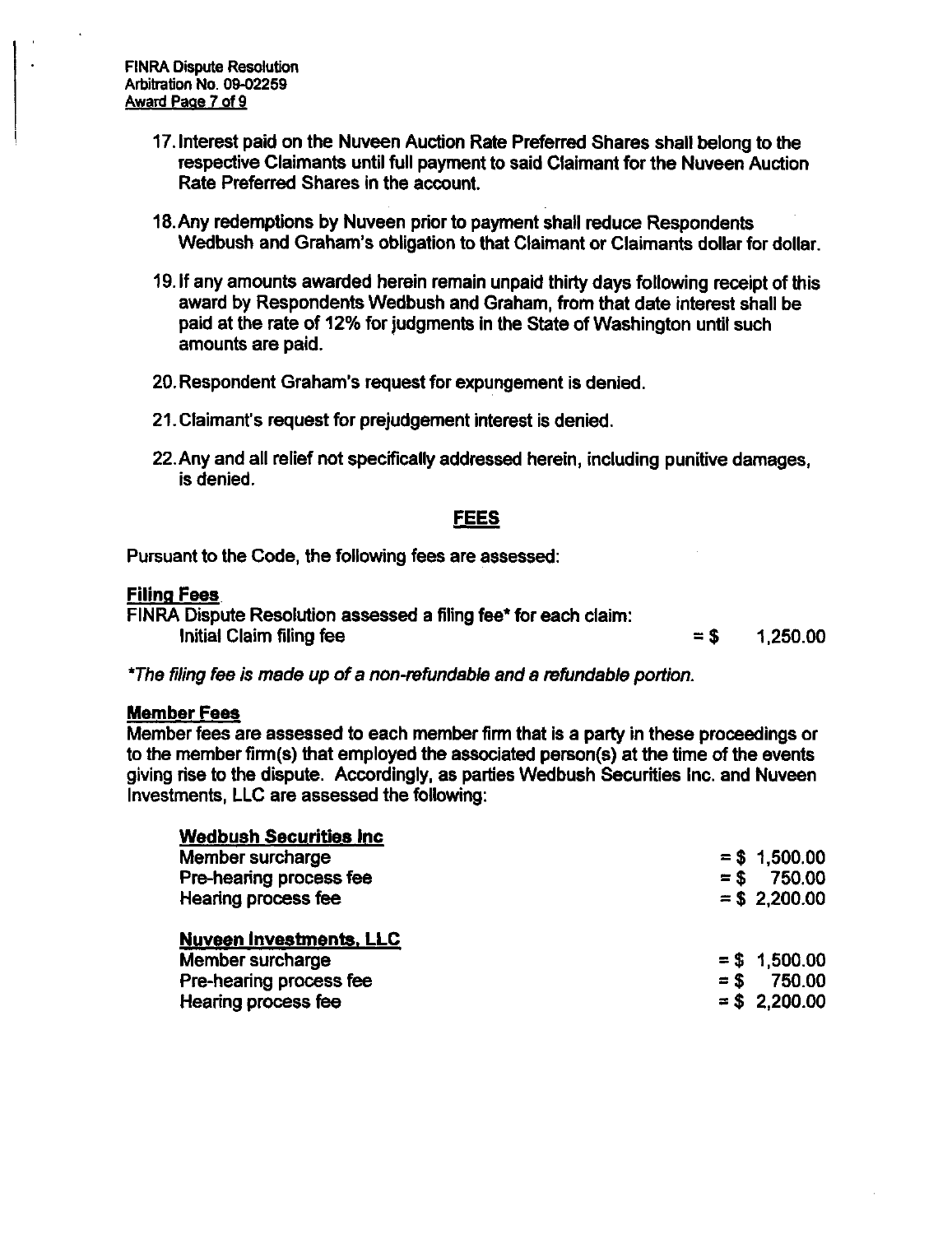FINRA Dispute Resolution Arbitration No. 09-02259 Award Page 8 of 9

### **Adjournment Fees**

these proceedings are:

 $\mathcal{A}$  and  $\mathcal{A}$  are proceedings for which fees were assessed:

June 22-25, 2010, adjournment by Respondent Wedbush  $= $ 1,000.00$ 

The Panel has assessed \$1,000.00 of the adjournment fee to Respondent Wedbush.

**Hearing Session Fees and Assessments**  any meeting between the parties and the arbitrator(s), including a pre-hearing conference with the arbitrator(s) that lasts four (4) hours or less. Fees associated with these proceedings are:

| Two (2) Pre-hearing sessions with the Panel @ \$1,000.00/session |                                  |                        | $= $ 2,000.00$ |
|------------------------------------------------------------------|----------------------------------|------------------------|----------------|
| Pre-hearing conferences:                                         | October 6, 2009<br>June 23, 2010 | 1 session<br>1 session |                |
| Eight (8) Hearing sessions @ \$1,000.00/session                  |                                  |                        | $= $8,000.00$  |
| <b>Hearing Dates:</b>                                            | October 5, 2010                  | 2 sessions             |                |
|                                                                  | October 6, 2010                  | 2 sessions             |                |
|                                                                  | October 7, 2010                  | 2 sessions             |                |
|                                                                  | October 8, 2010                  | 2 sessions             |                |

Total Hearing Session Fees  $= $10,000.00$ 

- 1. The Panel has assessed \$5,000.00 of the hearing session fees jointly and severally to Claimants.
- 2. The Panel has assessed \$500.00 of the hearing session fees jointly and severally to Respondents Wedbush. Graham, and Nuveen.
- 3. The Panel has assessed \$4,500.00 of the hearing session fees jointly and severally to Respondents Wedbush and Graham.

All balances are payable to FINRA Dispute Resolution and are due upon receipt.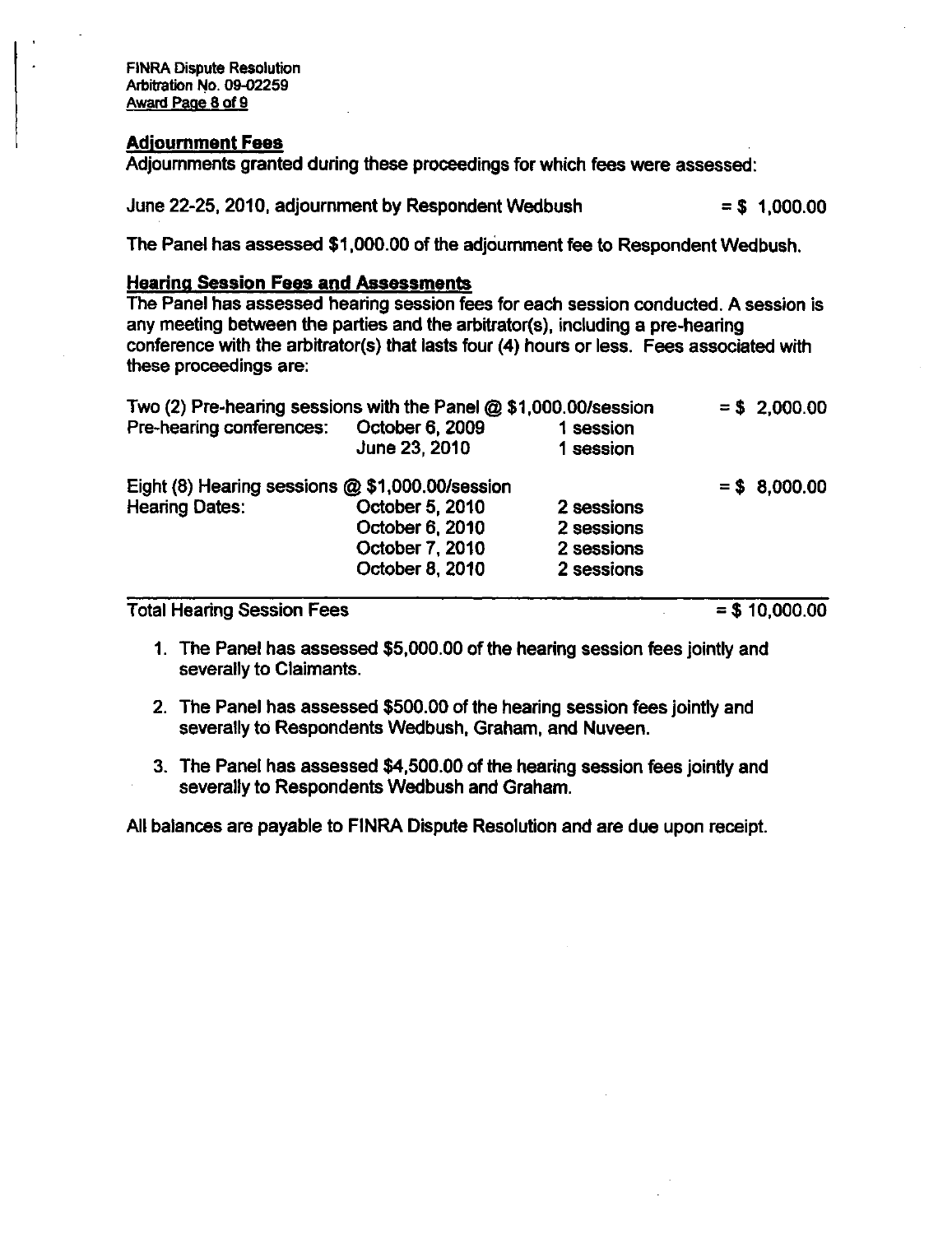FiNRA Dispute Resolution Arbitration No. 09-02259 Award Page 9 of 9

# **ARBITRATION PANEL**

Frederic E. Dorkin Charles Scott McClelian Julie Eileen Gay

Public Arbitrator, Presiding Chairperson Public Arbitrator Non-Public Arbitrator

## Concurring Arbitrators' Signatures

Frederic E. Dorkin Public Arbitrator, Presiding Chairperson

<u>Nov. 9, 2010</u>

Signature Date

Charles Scott McClelian Public Arbitrator

Signature Date

Julie Eileen Gay Non-Public Arbitrator Signature Date

**IDOVEMBLA II, 2010**<br>Date of Service (For FINRA Dispute Resolution use only)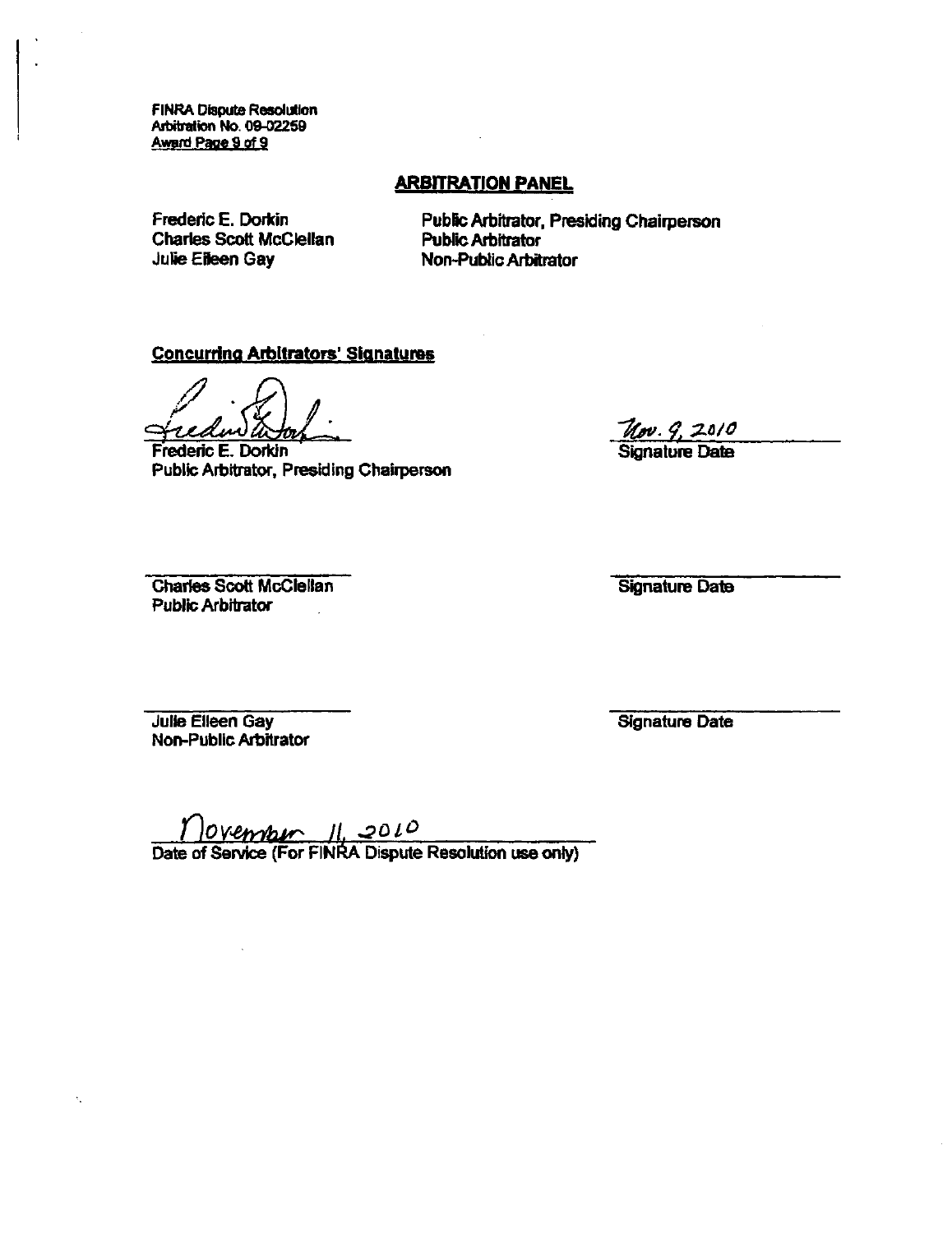FINRA Dispute Resolution Arbitration No. 09-02259 Award Paoe 9 of 9

## **ARBITRATION PANEL**

Frederic E. Dorkin Charies Scott McClelian Julie Eileen Gay

Public Arbitrator, Presiding Chairperson **Public Arbitrator** Non-Public Arbitrator

### Concurring Arbitrators' Signatures

Frederic E. Dorkin Public Arbitrator, Presiding Chairperson

MC Po

Charles Scott McClelian **Public Arbitrator** 

Signature Date

 $\sqrt{\frac{\rho}{\text{Signature Date}}}$ 

Julie Eileen Gay Non-Public Arbitrator

Signature Date

Movember 11, 2010<br>Date of Service (For FINRA Dispute Resolution use only)